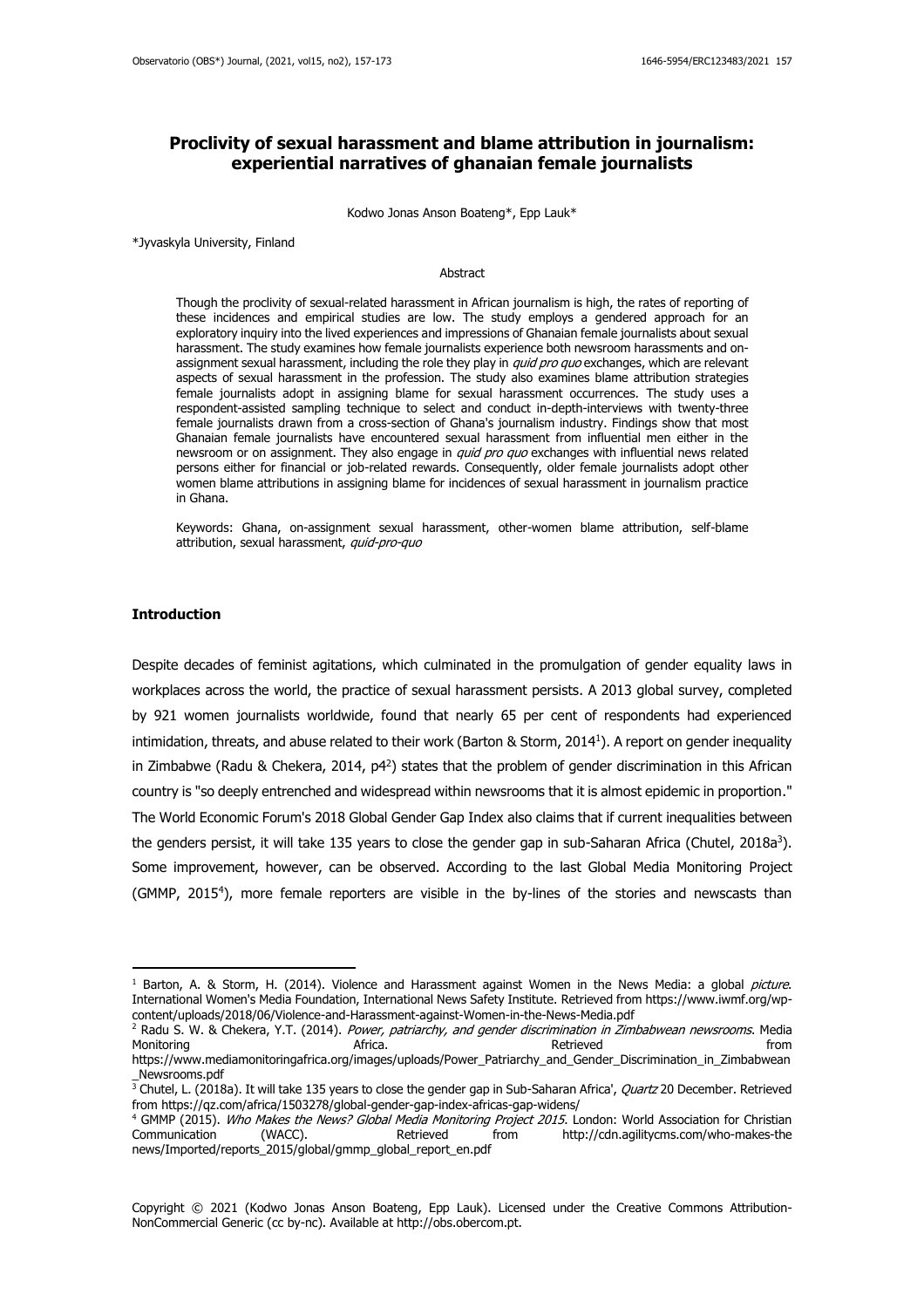previously. Within 15 years (2000-2015), in Africa, the number of cases of visibility of the female journalists in newspaper by-lines and broadcasts grew 6 per cent: from 36 to 42 (GMMP, 2015, p. 48).

Among African states, Ghana has passed laws to protect women and female workers against gender injustices. Ghana's media deregulation policy has been in line with its 1992 Constitutional provisions that guarantee citizens' rights to freedom of speech and expression. The country's media policy further mandates liberal, pluralistic, and diversified media. Ghana, with its robust Public Broadcasting System (PBS) and largely privatized media operations, has been acclaimed as one of the most liberal democracies with the most pluralistic media landscape in Africa (Gadzekpo, 2009). Ghana ranks 30 on the 2020 World Press Freedom Index (compared with the U.K.'s 35<sup>th</sup> and the USA's 45<sup>th</sup> position).

As of 2017, 354 FM radio stations, including 36 publicly owned radio stations and 79 community radio stations operated in Ghana, in addition to over 100 newspaper publications (African Media Barometer, 2017, p. 27.) Ghana has a highly competitive private media ownership structure, with an equally rich and diversified media content (Gadzekpo, 2009).

There is no exact statistical data about the proportion of female journalists in Ghanaian media organizations. The Ghana Journalists Association (GJA<sup>5</sup>) is the only recognized body in Ghana that keeps a credible and valid register of journalists. The GJA membership lists and some other sources based on gender show that the female journalist population in Ghana has been slowly rising since 2005. The GJA membership list of 2005 shows that 27.3 per cent (171) of 626 registered journalists in Ghana were women. In the absence of data from the GJA, the International Women's Media Federation (IWMF) 2011 survey shows that 141 women worked in journalism (Byerly, 2011, p. 93<sup>6</sup>). Finally, the 2017 GJA membership stood at 656 registered journalists, of which 215 (33 per cent) were female (GJA, 2017). However, novice reporters and journalism interns are not members of GJA, and there is no information on how many of them are men and how many are women. Since most graduates of African journalism colleges are female (Boateng, 2017), the assumption is that women will form a majority of junior staff in Ghanaian newsrooms.

As the numbers of women in journalism in Ghana increase, women encounter structural challenges. For instance, dwindling media financing (Cagé, 2014) tends to render media operations susceptible to market instabilities, which, in turn, increase job insecurity in journalism. Most graduating journalists, including women, may face unemployment or may enter the journalism job market on a low salary. It is widespread practice in Ghana for entry-level journalists to work virtually for no salaries. This problem often forces both male and female journalists to develop affiliations with people in business, influential financiers, and with political parties for financial support and survival (Skjerdal, 2010; Cagé, 2014; African Media Barometer, 2017). Also, the increase in the number of women in newsrooms invariably threatens traditional male dominance in the profession.

Consequently, male journalists may react by resorting to gender-discriminatory practices. They may heighten sexual harassment as strategic mechanisms for the preservation of their significance in the profession. However, in the sub-Sahara African media space, and despite widely held claims of sexual harassment incidences, the reporting rate of incidences of sexual harassment is low. As Barton and Storm

<sup>&</sup>lt;sup>5</sup> GJA (2017). List of eligible voters for the GJA 2017 National Elections. Ghana Journalists Association. Retrieved from [http://www.gjaghana.org/images/gjalist2017a.pdf](about:blank)

<sup>&</sup>lt;sup>6</sup>Byerly, C. (2011). Global report on the status of women in the news media. Washington D.C: International Women's Media Foundation. Retrieved from [https://www.iwmf.org/wp-content/uploads/2018/06/IWMF-Global-Report.pdf.](about:blank)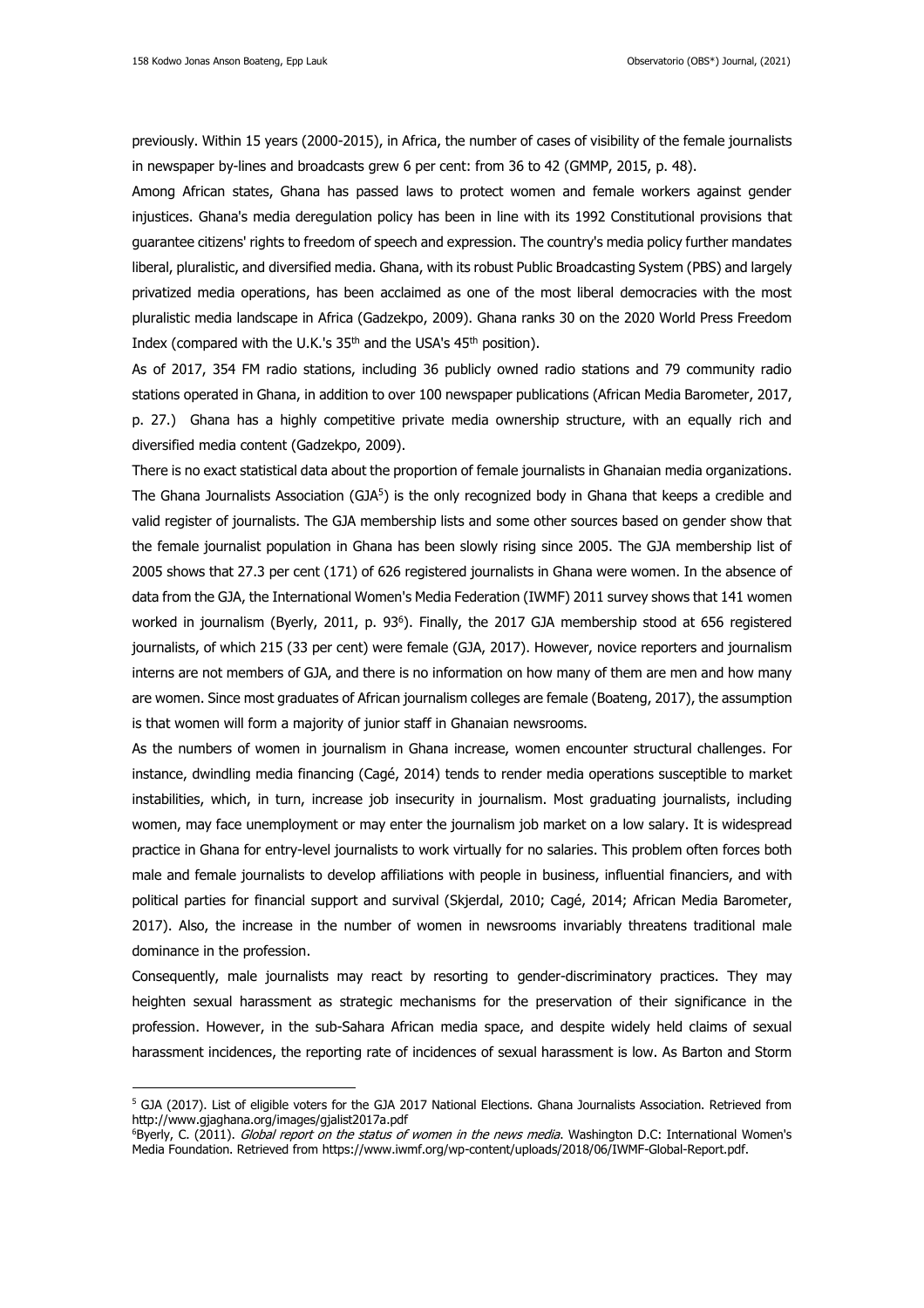(2014) report, 'only one-third of the episodes involving harassment and violence were reported to an employer, police, or another authority (35.6 per cent, 288 out of 810 cases)'.

Empirical studies to ascertain the veracity of anecdotal claims are also non-existent at the academic level. Most studies in journalism in Africa do not consider sexual harassment proclivities in journalism as separate and distinct from other forms of gender discrimination. However, Nyarko and Akpojivi (2017), Barton and Storm (2014), Fawole and Asekum-Olarimoye (2005), IFJ (2009), and Radu and Chekera (2014) list sexual harassment high among the range of gender discrimination practices that suppress and frustrate female journalists in Africa.

Feminist media scholars around the world have investigated sexual harassment occurrences in the media sphere since women entered the field of journalism (Walsh-Childers et al., 1996; Andsager et al., 1997; Steiner, 1998; Robinson, 2004; Lachover, 2005; North, 2007, 2016; Djerf-Pierre, 2011; Ross & Padovani 2013; Melki & Mallat 2016). These studies identify socio-cultural prejudices and economic factors as essential elements that underline and engender the proclivity of sexual harassment and sex-related abuses within the industry. Social patriarchal views give male dominance and hegemony privilege, which also act as reproductive factors to sustaining sexual harassment. These natural misogynistic attitudes and sexist behaviours are accordingly transferred into newsrooms. Thus, newsrooms with ineffective gender policies tend to entrench these gender-discriminatory habits and attitudes, which may engender sexual harassment in the profession (Walsh-Childers et al., 1996).

Most media and gender scholars often disregard the essence of on-assignment harassment as a crucial element in the molestation of women in journalism practice. Another principal dimension of sexual harassment virtually ignored by gender-media researchers involve the female journalist's role in quid-proquo exchanges. Similarly, media researchers have ignored blame attribution options female journalists and victims of sexual harassment adopt in assigning the occurrence of sexually related harassment. Furthermore, most feminist media theorists have failed to emphasize the role of socio-cultural prejudices and debilitating economic factors could influence victim blame-attribution choices in cases of sexual harassment. This paper notes the significance of socio-cultural views as well as the dramatic shifts in media market operations as contributing factors to sexual harassment practices in the profession. The paper, therefore, assumes that female journalists also make blame attribution choices for occurrences of sexual harassment based on these changes and shifts within the media landscape.

This study first presents narratives of Ghanaian female journalists' experiences about three critical aspects of sexual harassment in the profession in Ghana. It enquires from female journalists their experiences with 1) incidences of the newsroom and on-assignment sexual harassment, 2) their impressions of the high incidences of quid-pro-quo involving female journalists exchanging sex for job-related rewards, and 3) the blame attribution strategies they adopt in assigning blame for incidences of sexual harassment that occur in the profession. The study employs a qualitative unstructured in-depth interview method for primary data collection from twenty-three Ghanaian female journalists sampled from different media types and regional news bureaus in Ghana.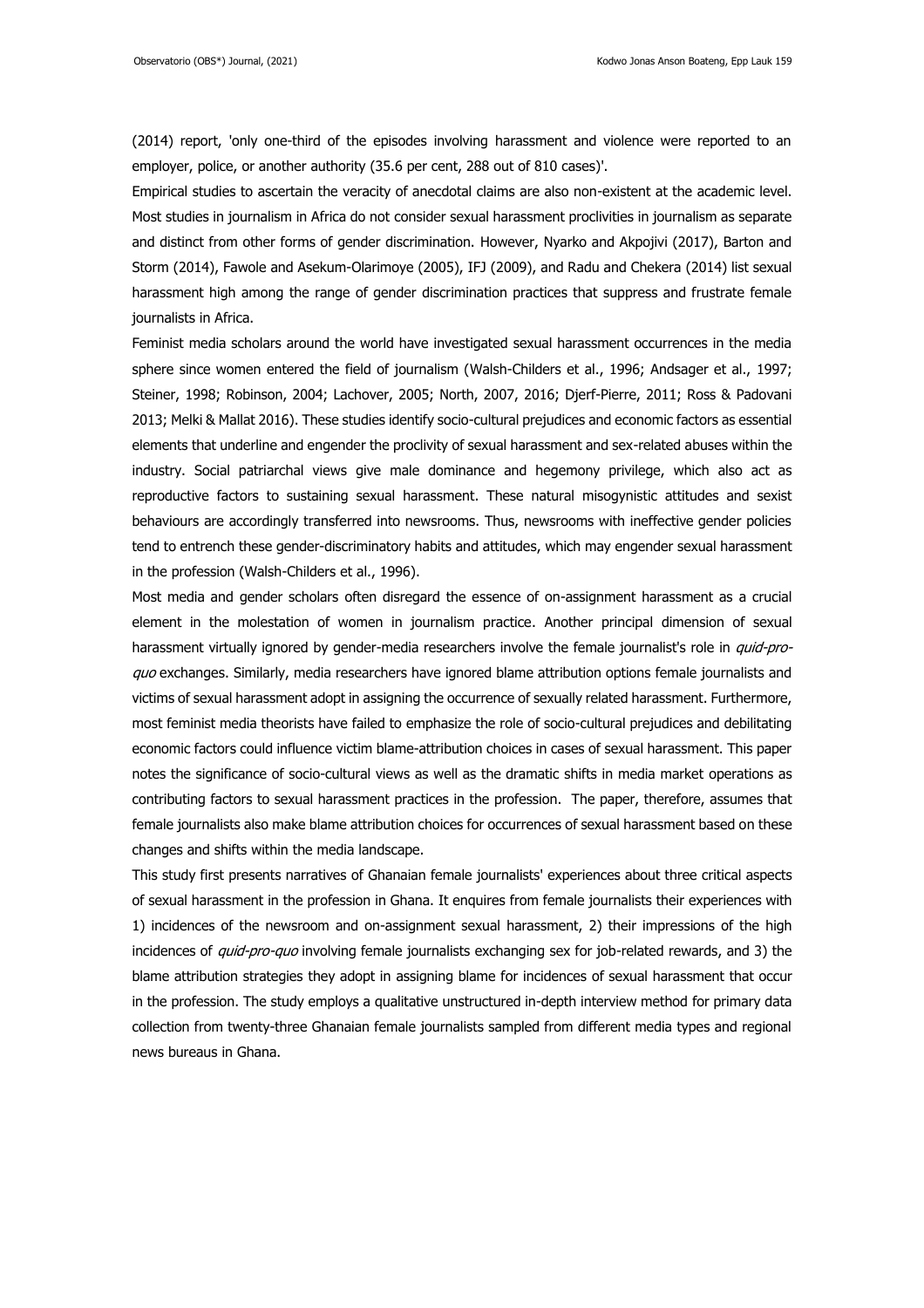#### **Gendered notions of sexual harassment**

Workplace sexual harassment discourse is fraught with divergent viewpoints. Most viewpoints consider workplace sexual harassment as an essential aspect of sex-based violence and gender discrimination mechanisms. For instance, sex harassment is viewed in one sense as an intentional barrier that blocks the entry of women into the workplace and adds to the subjugation and suppression of women in their career ambitions. A divergent view argues that sexual harassment is an innocuous amorous 'natural' affair' between two consenting work colleagues often misconstrued as harassment on female workers (Walsh-Childers et al., 1998). As a result, McDonald (2012) and McDonald and Charlesworth (2013) argue that such misconceptions are derived from entrenched gendered inequalities and insensitivity to gender issues at the workplace. Other scholars have, however, borrowed from perspectives in psychological approaches to argue that workplace sexual harassment is an enabling mechanism used to sustain male predominance and as a tool for entrenching male power and hegemony at the workplace (Dougherty et al., 1996; Andsager et al., 1997; Melin-Higgins, 2004; Herrera et al., 2017).

Since the 1960s, various studies (Schultz, 1998; Scott, 1999; Crouch, 2001; McDonald, 2012; North, 2016; Saul & Diaz-Leon, 2017) have highlighted the significant relationship between gender power differences in gendered organizations and the high prevalence of sexual harassment in the workplace. For instance, Mackinnon (1979) adopts various aspects of feminist arguments to argue that the dominance of men in positions of authority in work organizations engenders masculine attitudes, and attitudes and tendencies which subsequently underpin sexual harassment practices in the workplace. Thus, according to the African Media Barometer Ghana (2017, p. 71), in Ghana, 'with regards to gender, males continue to dominate the top ranks of media houses as editors and managers. The faces of media houses are male'.

By its nature, sexual harassment practices are often unobtrusive, subtle, and done in secrecy. Though the practice ultimately has physical and verbal manifestations, its non-verbal and secretive nature disguises the deliberate intention to suppress, repress, bully, or denigrate female workers into sublime submission at workplaces. Thus, sexual harassment can be a formidable strategic tool of coercion. More importantly, scholars consider most harassers as 'sexual blackmailers' demanding sexual favours in exchange for career and financial benefits, i.e., a quid-pro-quo (Schultz, 1998; Andsager, 2011; Melki & Mallat, 2016; Herrera et al., 2017). The *quid-pro-quo* idea is significant here since it brings into the discourse the role women play in the exchange of sex for desired favours.

Also, any objective discussion of sexual harassment must attempt to disaggregate the constituent elements of sexual harassment encapsulated in the act and practice. For instance, there is the likelihood of misconstruing innocuous amorous sexually infused flirtations with deliberate intentions to harass (Colarelli & Haaland, 2002; Pina et al., 2009). McDonald (2012), among others, stress the importance of identifying and examining the various causative factors that underpin justifications for sexual harassment. The range of factors is generally categorized under two broad perceptual approaches: behavioural/psychological and legal perceptions. First, legal perceptions tend to reflect different national laws, policies, and circumstances that inhibit or encourage tendencies of sexual harassment (Schultz, 1998). Secondly, behaviour/psychological perceptions highlight individual character traits, attitudes, and behaviours, encouraging the persistence of sexual harassment, including its psychological effects on victims (McDonald, 2012).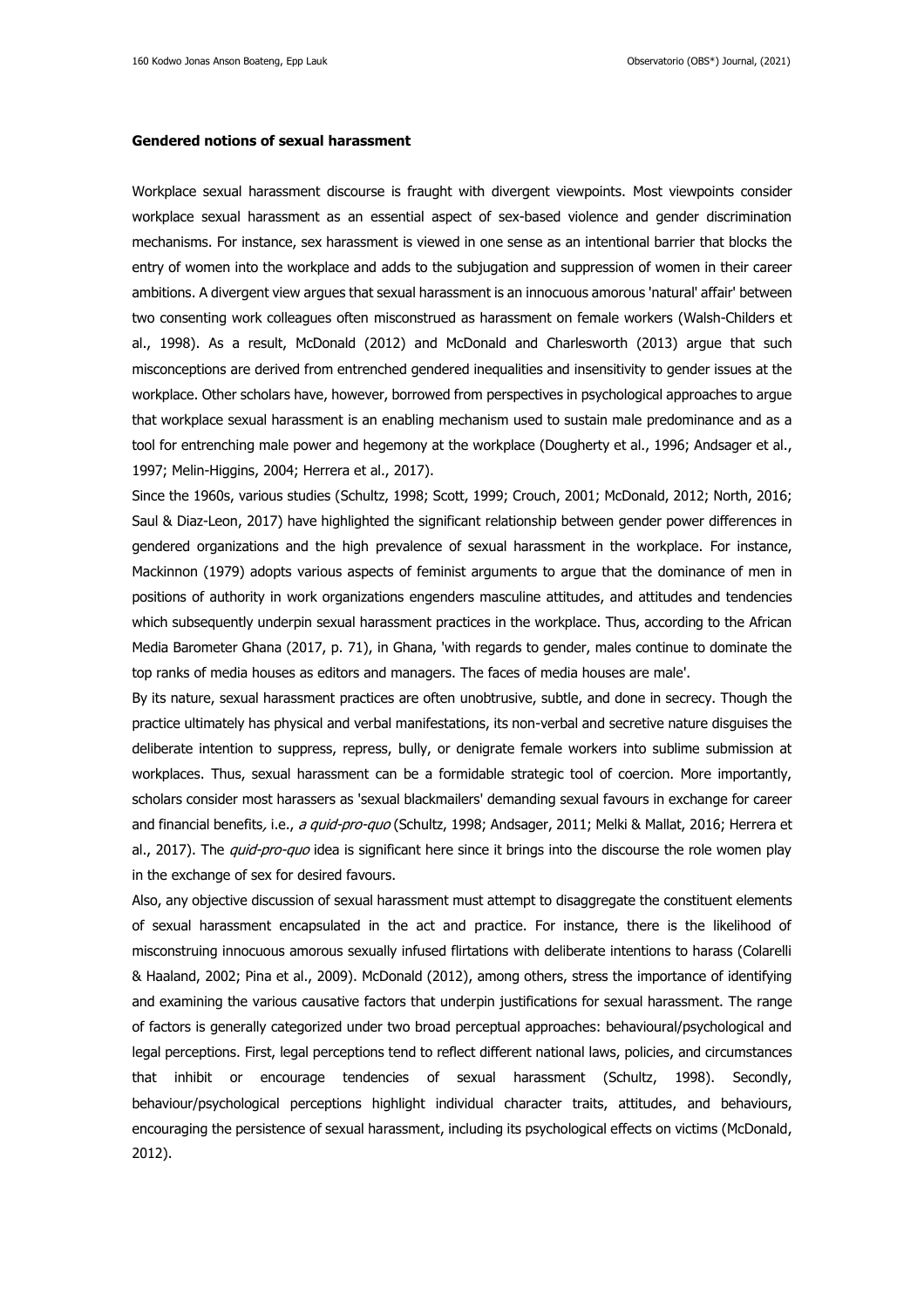Consequently, three analytical models – natural/biological, organizational, and socio-cultural – emerge from various court cases and legal defences of sexual harassment cases in the U.S. (McDonald, 2012). According to McDonald, the natural/biological model sees sexual harassment as a manifestation of natural sexual desires that are part of both men's and women's natural composition. Therefore, some scholars assume that as both sexes work and interact in the workplace, the natural desire for sex heightens. Other scholars have critiqued this rational justification for the causes of sexual harassment for its lack of depth and rigour since it ignores socially induced male hegemonic factors that influence men into engaging in sexual harassment at the work environment. In contrast, the socio-cultural model offers some rationalizations that consider the significance of traditional socio-cultural factors as reinforcing or enabling agents of sexual harassment at the workplace. This model considers sexual harassment as a manifestation of social constructs influenced by traditional reasoning, allowing for the classification of men as 'sex agents and women as sexual objects' (McDonald, 2012, p. 6). Therefore, most traditional/conservative societies posit that women's entry and survival into male-dominated work domains require them to acquire male attitudes and behaviours and exhibit such masculine character traits. Thus, workplace sexual harassment practices reflect and reproduce endemic socially constructed ideas about the superiority of male behaviours, attitudes, and sexual beliefs. The organizational model links the level of sexual harassment to the scope of hegemonic power men hold in work organizations. This claim is evident by the number of reports that accuse senior management personnel as the main perpetrators of sexual harassment.

Borrowing from Acker's (2006) gendered organization theory, Pina et al. (2009) and McDonald (2012) point to the extent to which male dominance and power in organizations can be a catalyst to the coercion of women for sex in workplaces. They argue that though the organizational model emphasizes the role of legislations, labour policies, and regulations as instruments to restrict sexual harassment behaviours and attitudes in work organizations, the flexible implementation of such laws and policies could instead encourage sexual harassment (Rospenda et al., 1998). Some scholars, for instance, presume that the flexible implementation of gender policies, especially policies that are vague on gender equality may be incapable of regulating sex harassment at the workplace. As such, this may also create a conducive 'organizational climate' for sexual harassment to thrive (Pina et al., 2009).

In Ghana, according to the African Media Barometer Ghana (2017, p. 9), 'many newsrooms have no sexual harassment policies or policies that work to promote women to editorial or management levels.' The Media Ownership Monitor Ghana (2017) <sup>7</sup> also reveals that although the state-owned companies have women on their governing boards, men outnumber them. On the other hand, despite the critical role private media houses play in Ghana since the 1990s, many do not have women on their governing boards. Out of twentyone companies monitored by the Media Ownership Monitor, only three had female CEOs. The survey also found only two women as the owners of media companies, and another two as shareholders (wives of the majority shareholders of these companies).

<sup>7</sup> Media Ownership Monitor Ghana (2017). Retrieved from [http://www.mom-rsf.org/en/countries/ghana/](about:blank)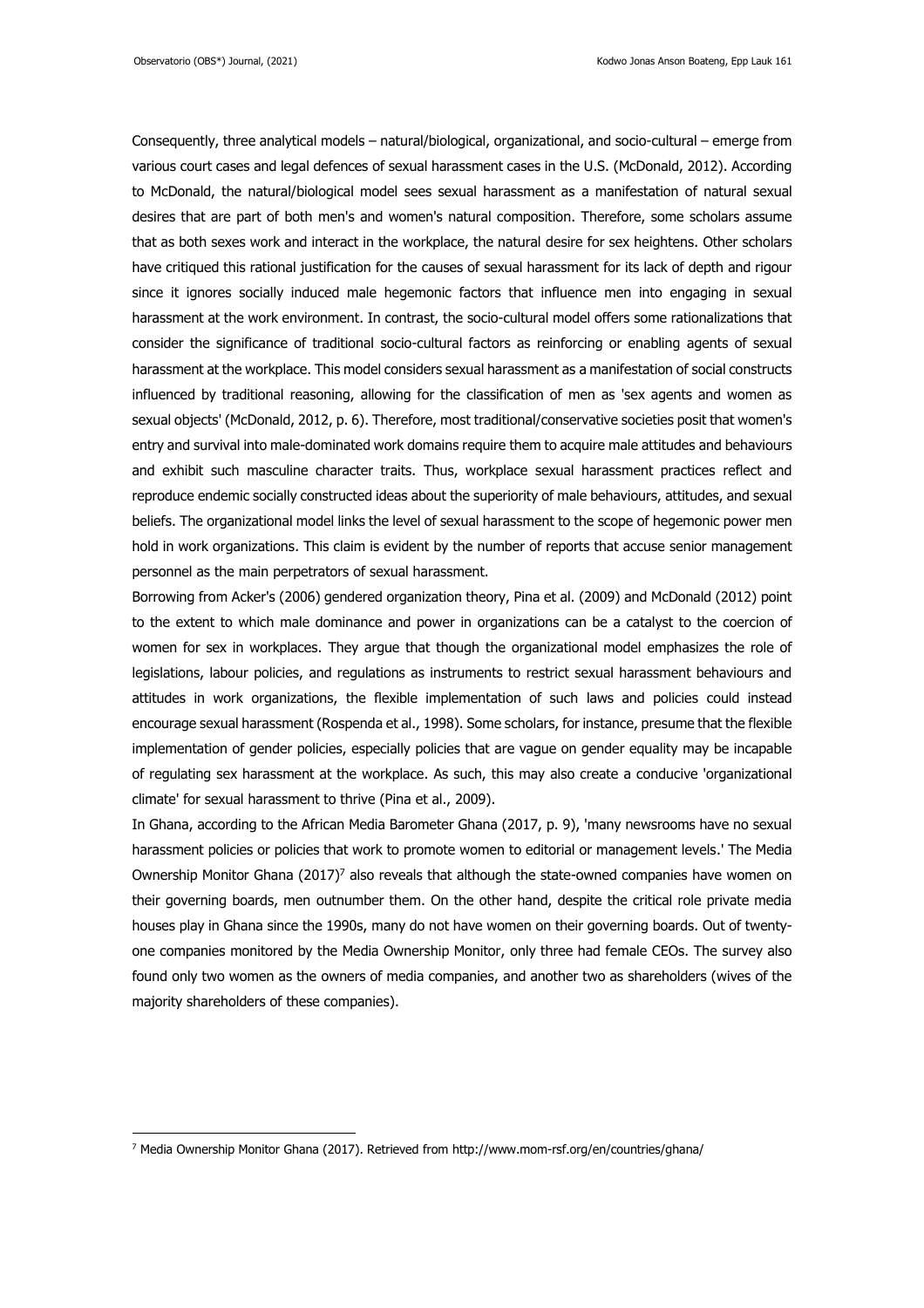### **Blame attribution perspectives**

Most empirical analysis of sexual harassment ignores blame attribution options as significant to the discourse of sexual harassment. De Judicibus and McCabe (2001) posit that most female victims often adopt two main blame attribution options. Whether they are victims of sexual harassment or not, most women often engage either in self-blame attribution or other-women blame attribution. For instance, most victims tend to blame themselves, believing that some character traits, actions, or behaviour play a crucial part in instigating sexual harassment. On the other hand, some women often assign, or shift blame for the prevalence of sexual harassment to other women's behavioural tendencies, attitudes, actions, and characters. Kenig and Ryan (1986) point to gender-based perceptions about sex and sexual practices as significant factors for attribution choices. For instance, others argue that victims' blame attribution choices may be fuelled by anxieties and fears related to social labelling that tags victims of sexual harassment as promiscuous and morally lose (De Judicibus & McCabe, 2001). This fear of denigration and social disdain also explains why most women seldom report incidents of harassment and violence to the police, employers, or any other authority. Journalist Linsey Chutel (2018b<sup>8</sup>) underlines this fact arguing that African women 'missed the chance to add their voices to the global phenomenon that the #MeToo movement became in 2018. Their relative silence /---/ is a reminder of where power resides in patriarchal societies'. Thus, the adoption of a 'culture of silence' could be construed as an avoidance mechanism adopted to mitigate possible backlash from editors, government officials, or attempts to avoid social stigmatization from family members and colleagues (Walsh-Childers et al., 1996; Wolfe, 2011). As a result, most African female journalists rarely discuss sexual harassment issues either in public or even among themselves (Opoku-Mensah, 2004).

## **Study design**

The study collected primary data using in-depth unstructured interviews from twenty-three (23) Ghanaian female journalists. The interview sessions were conducted in the autumn of 2016. Vandenberghe et al. (2017) explain that ethnographic in-depth interview formats are useful tools for accessing lived experiences and collecting primary first-hand data. The respondents provided informational depth and context that would have been missed in a survey or any other quantitative method for data collection. Thus, the in-depth interview method allowed respondents to express the nuances of their subjective lived experiences concerning sexual harassment and its consequent blame attribution.

The sampling protocol involved selection criteria that targeted female journalists with flexible work-time schedules and the willingness to commit to extensive interview sessions. Since most of the target population were unwilling to participate in interview sessions due to work-related time constraints and domestic pressures, a non-probability non-random snowball sampling or respondent-assisted sampling approach was adopted. Despite weaknesses with this sampling technique, it has, however, been deemed a convenient and useful means, in cases when the 'study has an explorative purpose' or in cases where researchers have

<sup>&</sup>lt;sup>8</sup> Chutel, L. (2018b). The #MeToo movement should listen to the silence of African women. *Quartz*. Retrieved from [https://qz.com/africa/1501088/the-metoo-movement-should-listen-to-the-silence-of-african-women/](about:blank)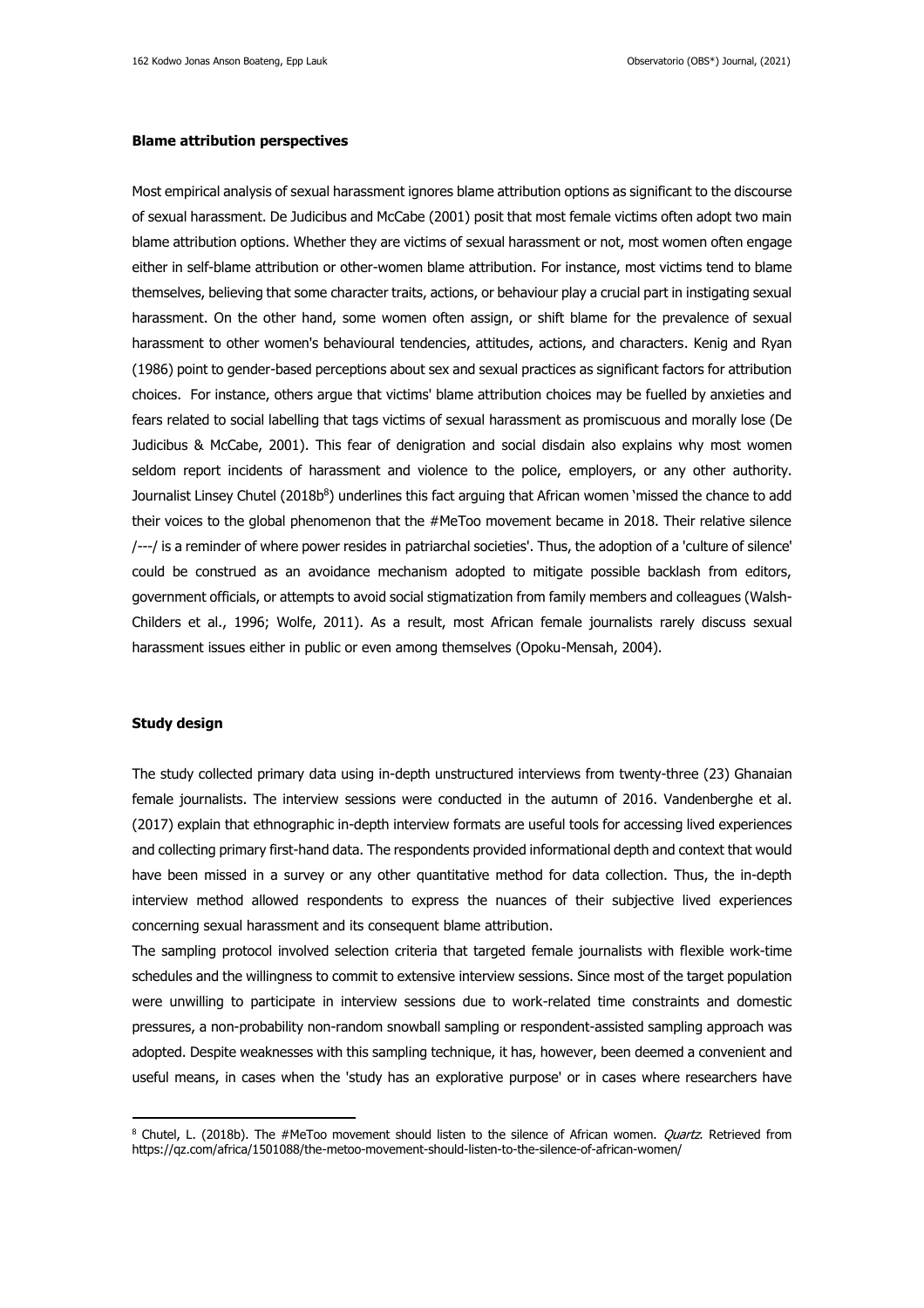difficulties accessing 'critical elements of the population' (Daniel, 2012, p. 69). Two female journalists were initially identified and interviewed. They were then convinced to persuade two other female journalists to participate in subsequent sessions. The interviewees, however, represent various media types in four out of ten of Ghana's geographical regions.

Table 1 shows the demographic characteristics of the twenty-three respondents for the study. As is indicated, the respondents' work and career experiences range between 5 and 45 years. The table provides further details on respondents' age, academic qualifications, marital status, and other essential information, including the media types they work for and regional or urban locations. All twenty-three interviewees have been given fictitious traditional Ghanaian names to maintain absolute anonymity.

| Age Range                         | 37-70 years                                          |
|-----------------------------------|------------------------------------------------------|
| <b>Work Experience</b>            | 5-45 years                                           |
| <b>Educational Qualifications</b> | MA:5; BA:10; Diploma & certificate:5; High<br>School |
|                                   | Diploma: 2                                           |
| <b>Marital Status</b>             | 15 married, 7 singles, 1 divorced                    |
| Parental Status                   | 18 with children; 5 with no children                 |
| Metropolitan Newsroom             | 10                                                   |
| Regional Correspondents           | 13                                                   |
| Private Media                     | 13                                                   |
| State Media                       | 10                                                   |
| Type of Media                     | Print 9; Radio 5; TV 5; News Agency 4                |

**Table 1:** Demographic characteristics of the interviewees

The findings are analysed under four thematic areas: 1. Experiences of newsroom sexual harassment 2. Experiences of on-assignment/news source sexual harassment 3. Exchange of sex for favours (quid pro quo) 4**.** Blame attribution options involving self-blame and other-women blame.

#### **Experiences of newsroom sexual harassment**

In conservative African societies like Ghana, journalism is considered the preserve of men with maledominated organizational and hierarchical structures. The newsroom is generally regarded 'a no go for women, with those that have survived, having to summon all their muscle to fight for their space' (Radu & Chekera, 2014, p. 12). The general perception assumes that such male-dominated newsrooms are rough and intolerable work environments for women. For instance, Skjerdal (2010) describes the general perception of male journalists in Ethiopia as being prolific smokers, binge drinkers, promiscuous, and easily influenced by money and political players. This perception is widely accepted as a normalized newsroom culture across the African continent. The broader society sees most journalists as people with loose moral. This impression also holds for female journalists who work late night shifts or cover late-night assignments. Thus, the assumption is that most female journalists are easily open to and may readily respond positively to amorous advances. Such accepted perceptions embolden male senior editors and other influential persons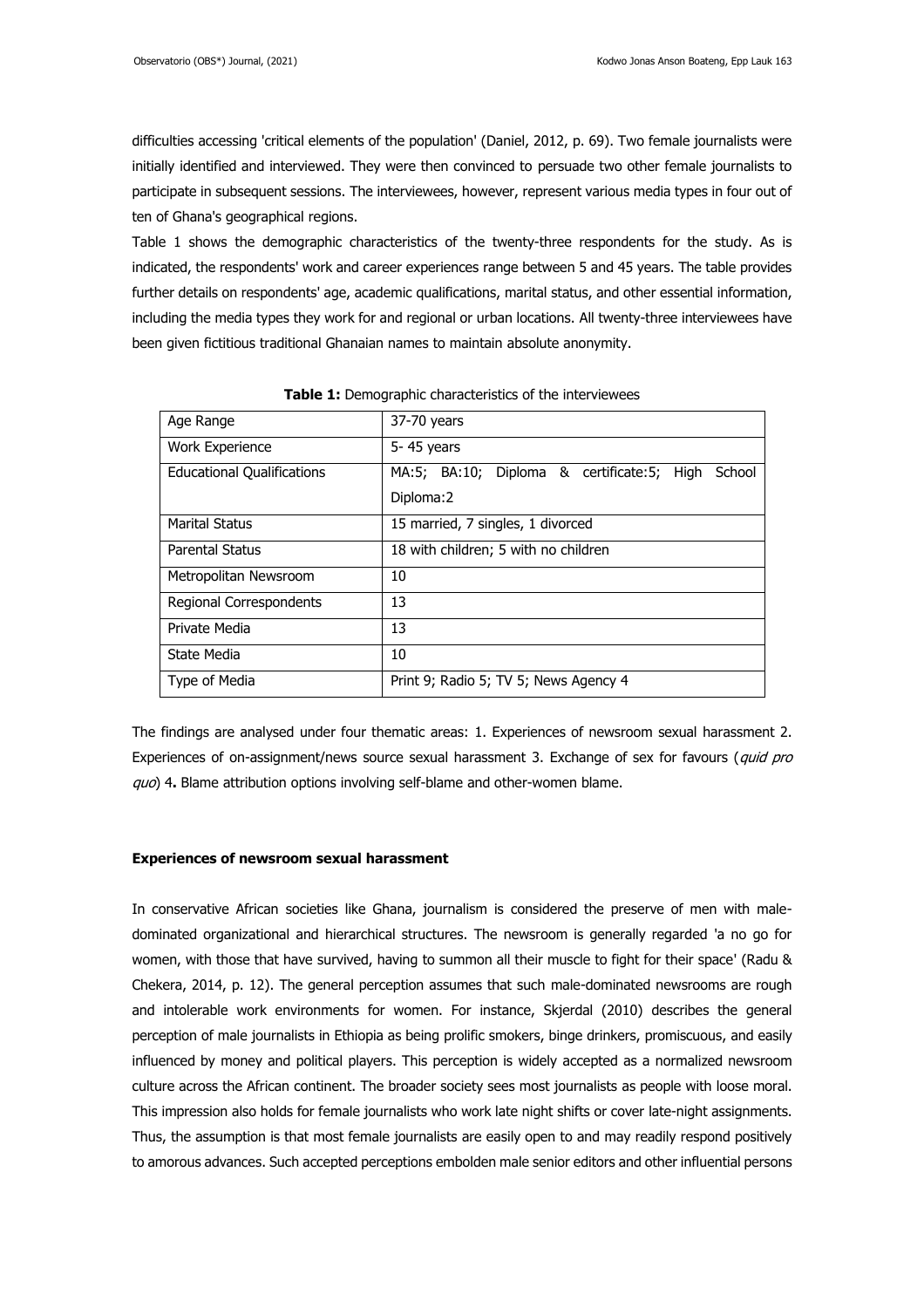to prey on single or even married female journalists. The majority of our respondents seem to accept such male mentality and behaviour as a norm of the profession. In a way, some female journalists tend to contribute to such accepted norms by failing to confront the harassers, thereby giving a signal that it is okay to misbehave. The responses of our interviewees corroborate this assertion that they subconsciously provide a rational justification for such behaviour. However, they find normalized trash and profane talk in the newsrooms uncomfortable.

Ama: I have not experienced it, but I have heard that...some people have experienced that. People have actually approached people, and they have commented on their figure or on how beautiful they are or something, that connotes sexuality or something. They say it jokingly as if they are just saying it in passing or I mean it is just a normal discussion.

Adjoa: I think every newsroom has its own culture. In here, mentioning certain parts of the body and saying certain things is common. They try to play it with other people in the newsroom. They do it as if it is just for fun, just for jokes and things.

As a rule, female journalists choose to remain silent for fear of losing their jobs and being socially labelled. Social stigmatization and social labelling are, therefore, decisive inhibiting factors that influence victims from admitting to having experienced sexual harassment (North, 2007). Respondents like Ama and Akua deny ever experiencing sexual harassment but are ready to narrate the harrowing experiences of their friends:

Akua: I remember one of my female colleagues; one day I came, and as I was entering the newsroom, I saw a senior colleague coming out of the pantry and I saw my colleague friend in there. She was crying, I asked her what the matter was, and she said, "Can you imagine this man forced me and kissed me" and I asked why she did not slap him. She said the thing was so sudden that she was so shocked, she could not do anything.

This statement here provides insights into how victims of sexual harassment cope in such a stressful working environment. A Zimbabwean report argues: 'The coping mechanisms range from drinking alcohol to praying and believing in God for wisdom and strength to survive in the newsroom. Besides, in trying to cope with gender discrimination, some have had to develop thick skins, and some have had to ignore it and concentrate on their work' (Radu & Chekera, 2014, p. 21).

## **Experiences of on-assignment/ news source sexual harassment**

An essential newsgathering technique requires that journalists cultivate and build trust and cordial relationships with influential news sources. Lachover (2005) states that this cordial news source relationship's construction becomes a means for easy access to news scoops. Afua's experience confirms this statement: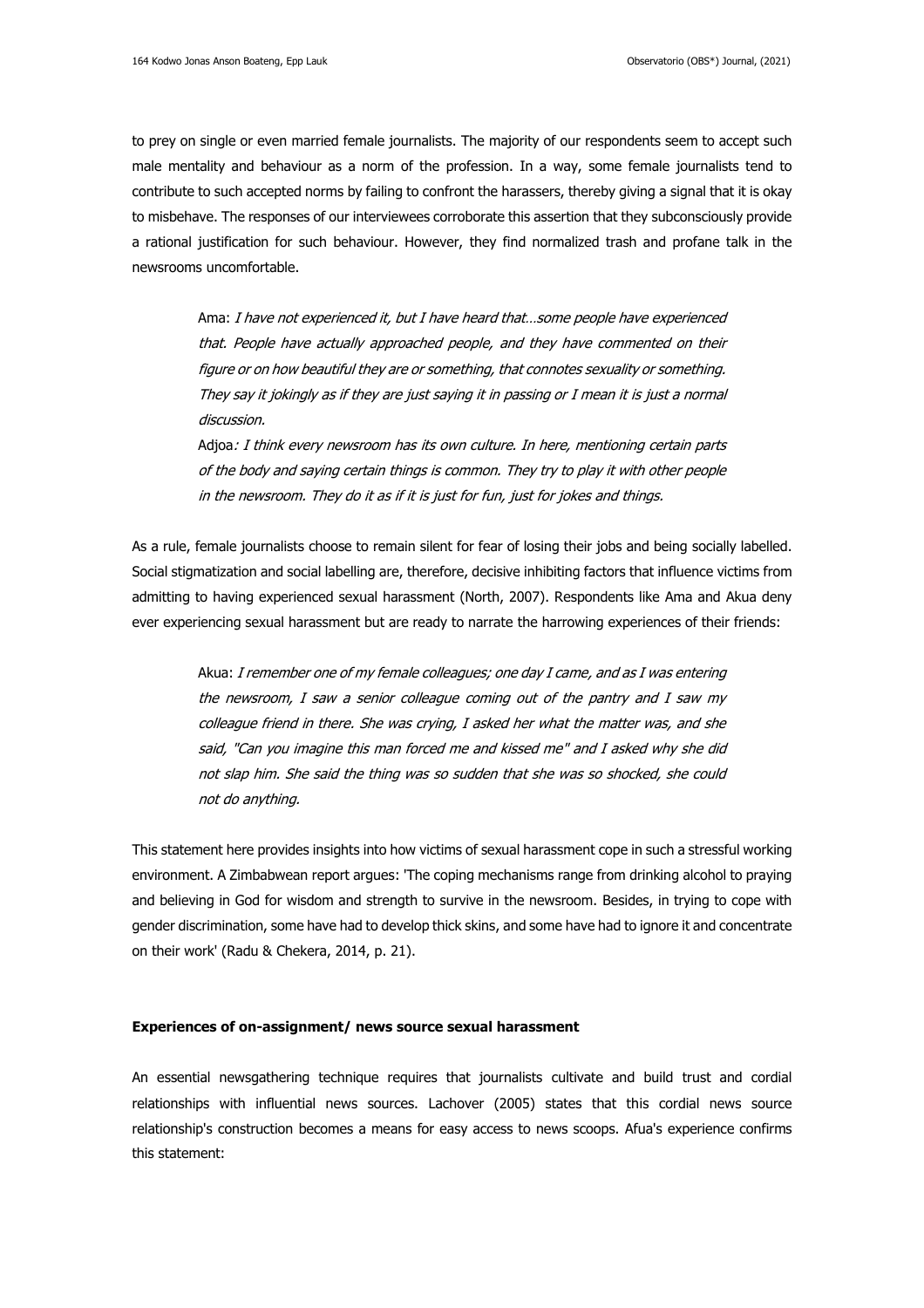Afua: I remember there is this man, he is now in opposition and in Parliament. You know you create the relationship with them so that in case of any story when you call them, and they have your number, they are quick to pick-up then they react to it so that it makes the work less stressful. Then it begins to send the wrong signal to the fellow.

Afua also admitted that her frequent requests for financial support from one politician (her news source) prompted his request for sex - a quid pro quo exchange. As Berkowitz (2009) argues, such relationships indicate the inter-play of power dynamics between journalists and their news sources. Afua's and Maame's experiences also confirm Walsh-Childers et al. 's (1996) assertions that prominent news sources often create conducive atmospheres that could lure female journalists into sexual relationships. For instance, Maame describes her harrowing experience with an influential news source to elaborate the point.

Maame: I remember somebody asked me to travel to Benin; at that time, the person was in charge of an Association, to come to Benin and interview him. Those were the times that exclusives sold. So, I took the risk, and I went over the weekend only for him to tell me: "Oh, I wanted you to come so you spend the weekend with me". I was like "Really!", and he says "Yes but you are not married. You have nothing to lose. You have to have fun" and I said "Fun! Fun is not part of my vocabulary when I am working. Do not try anything funny because if you do, I will write about it" and he asked: "So what do you do now that you are here?" and I said: "There are two things; you either give me the interview and I go my way, or I go away, and I will still write the story on what you did, and you know what that means to you." Eventually he gave me the interview and asked his driver to bring me to Lomé to cross the border.

Maame and Akweley (below) narratives underscore the extent to which news sources may entrap journalists into on-assignment sexual harassment or misinterpret news source–reporter relationships.

Akweley**:** On the field, people do not even care. I do a lot of personality profiles, human interest stories. We go on the field, especially for these personality profiles, CEO's and other things; they do not even care if you are wearing a ring. They do not care about your ring, and they want to go out with you. So, you look at the money. I mean, these days, there are people with money, and if you also love the money, you end up sleeping with them or going out with them.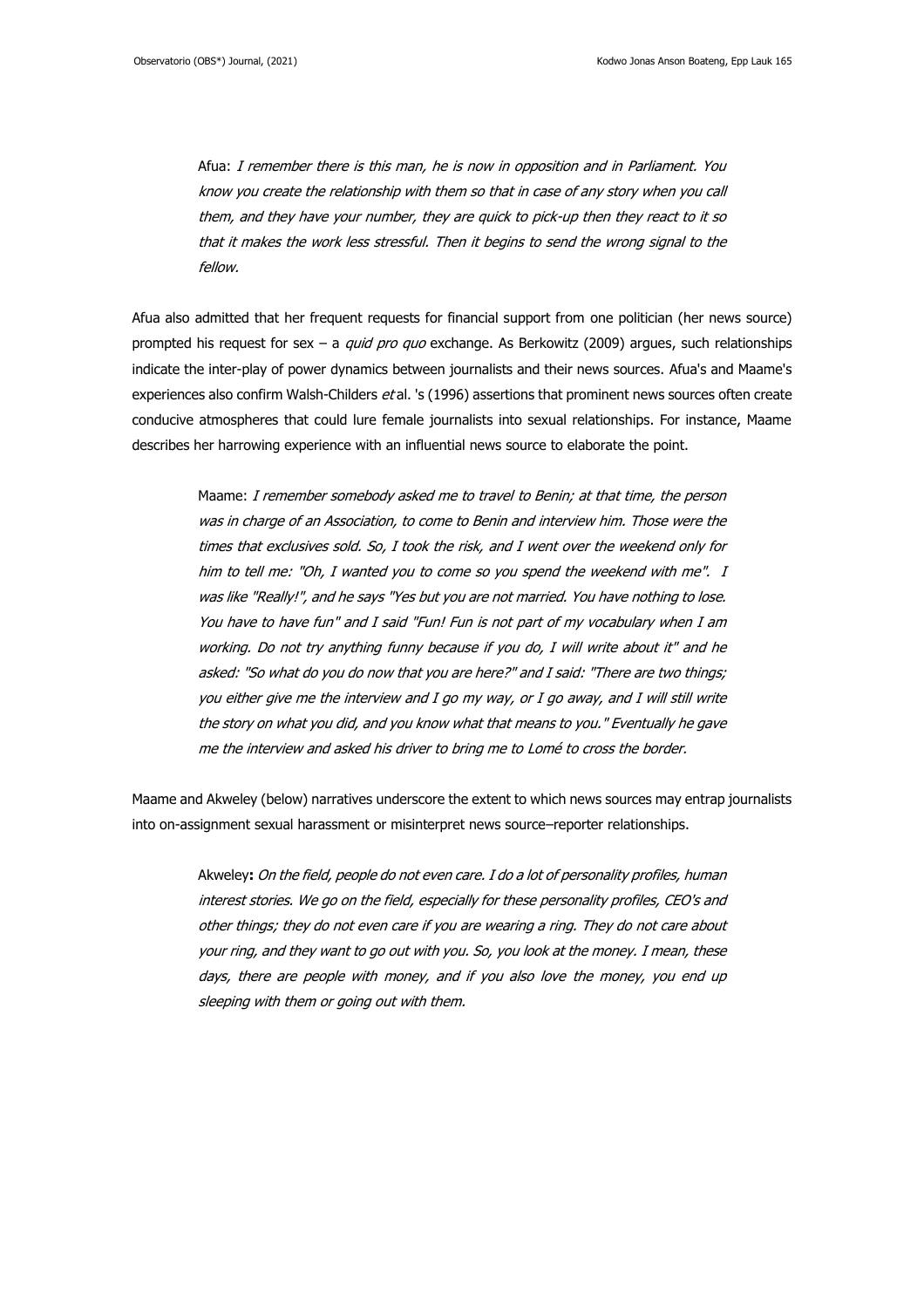## **Quid-pro-quo**

Akweley's allusion to money and financial gain associated with working as a journalist brings to the fore the culture of silence surrounding women's prominence in the practice of *quid pro quo* exchanges in sexual harassment in journalism. One significant enabling factor of the quid pro quo exchange is the extent of limited job opportunities in journalism in most African countries. Most young female journalists often fall victim to the promises of job offers by male news editors and other associated male workers. Radu and Chekera report the narrative of one respondent from Zimbabwe: "Female journalists are often taken advantage of and asked to give sex for promotions or other important assignments. This culture is rampant in Zimbabwean newsrooms" (Radu & Chekera, 2014, p. 12). Our respondents (Maame) reiterate similar experiences in some Ghanaian newsrooms.

Maame: When they tell you there is no sexual harassment in the newsroom they are lying. When you come as an intern, you are eager to make a name, eager to establish your position. Those older men who would want to exploit their positions will make you stupidly believe that they are the only people who can give you a job, so they would try it at you and exploit you, there were people that would harass you, promising you jobs and all that.

In Ghana, the use of authority and power play also embolden male perpetrators to 'punish' their victims if they refuse to surrender:

Akweley: /---/ [If] you are not giving in to their demands it affects your work; they will not even assign you or use your work. /---/ now you do not care about by-line; "my story goes without the by-line I am not worried" – but when you are young journalist the by-line that is your pride, to see your name in the paper.

In some patriarchal societies, the entitlement notion further emboldens men to consider sexual assault and sexual harassment as a feasible means of asserting power and control. Those in positions of power in newsrooms, mostly men, often exercise power over junior staff members, including female reporters and interns. They tend to demand sex to improve the job conditions for women or assign women to less stressful and convenient assignments, or for promotion.

According to informal evidence, quid pro quo cases are prevalent in African newsrooms. For instance, one of our respondents (Yaa) testifies that she had "heard a lot of stories". However, there is a paucity of studies on the problem. There are also high incidences of a culture of silence concerning the practice. Most victims prefer to remain silent and decline to make official complaints about fear that they may lose their job or become tagged as promiscuous. As a respondent in the Zimbabwean report (Radu & Chekera, 2014, p. 20) complains: "I felt if I reported him, I was the one to lose my job and would be humiliated in the process socially."

One respondent provides an alternative but essential dimension to the narrative of quid pro quo practice in newsrooms in Ghana. She argues that some female journalists are also complicit in and actively instigate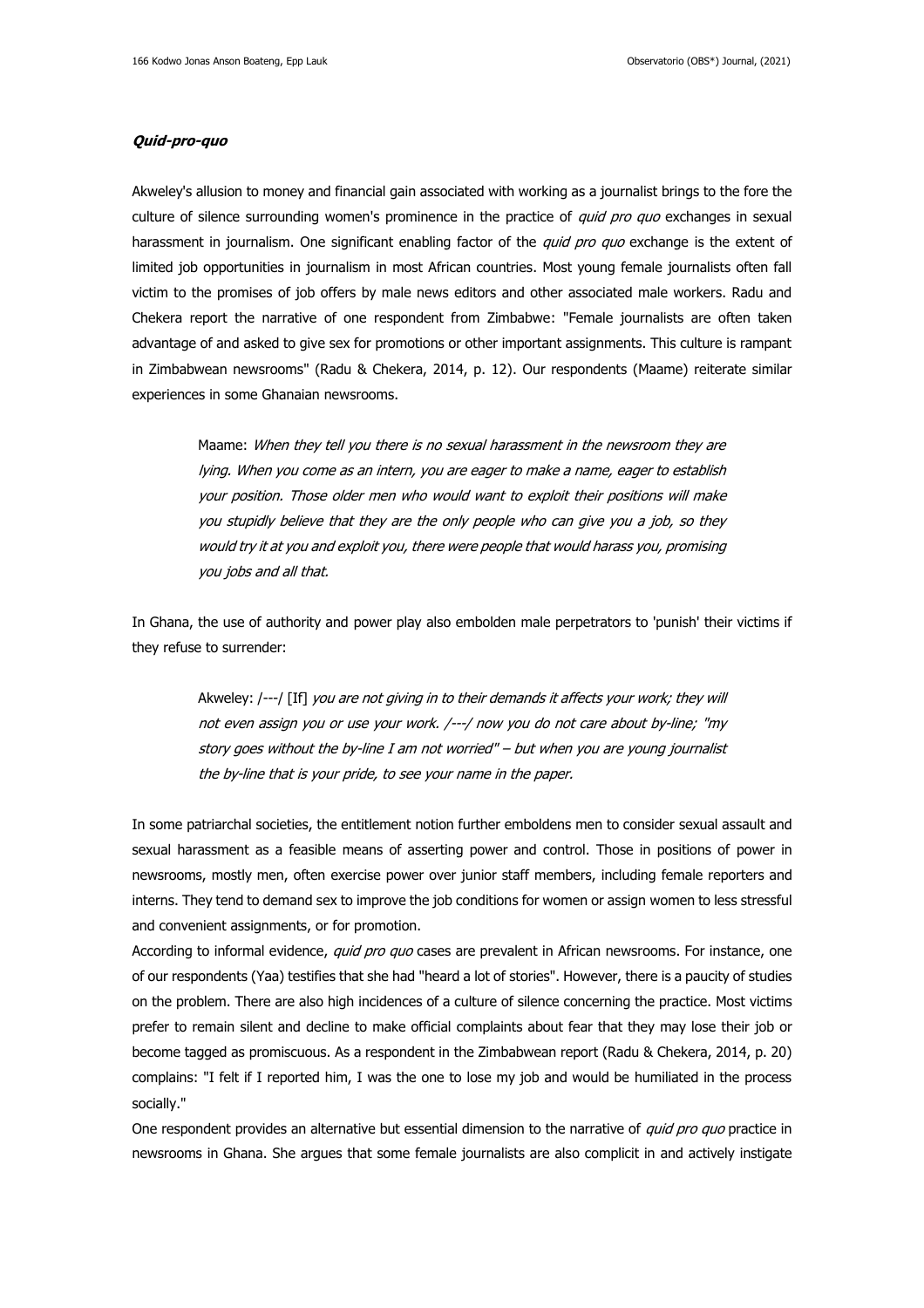quid pro quo exchanges. To some respondents, the quid pro quo exchanges act to impede gender activists' efforts at reducing gender discrimination. Meanwhile, other respondents claim that the *quid pro quo* exchanges are powerful tools used by some female journalists to negotiate the profession's volatilities.

Afua: I have come to understand per things that I have witnessed since I came into this particular industry that women, some of my colleagues, trade sex for higher positions. You do not fit to be the host of the program; everybody knows that it,.…you are just not ready but somebody else who is good at the job is taken off the air and you are put there, and you are struggling, and you have people in higher positions coming to defend you. So, it brings to a conclusion what people are saying that you have slept with this person.

The comment above belies the position that men are the primary perpetrators of sexual harassment. It is necessary to note here that certain debilitating circumstances may force women to either initiate, instigate, or be willing participants often referred to in local Ghanaian parlance as 'partners in crime.' For some respondents, quid pro quo exchanges are manifestations of the patriarchal mentalities aimed at derailing women's career progressions in a professional field meant for men. According to this patriarchal viewpoint, women are generally inadequately equipped for newsroom and journalism work; they are often assigned to less challenging tasks and are seldom promoted to senior posts (Radu & Chekera, 2014, p. 18). Respondent Afua, therefore, argues that such humiliating circumstances frustrate most female journalists to levels of desperation.

Afua**:** I believe that ladies, most of us, are so desperate to make it in this industry, so we go for anything at any length to compete with the men because the gap and the pace are really widening in this industry.

Also, many other contextual factors act as enabling agencies for quid pro quo to happen. For example, in countries with high unemployment rates, high costs of living, and large families, dependent on low incomes, (young) women may be led to take such desperate steps to maintain their job or get better assignments to get ahead in the newsroom.

## **Blame attribution: Self-blame and the other woman blame**

In Ghana, victims' blame attribution options for sexual harassment in journalism could reflect the negative social perceptions and low self-esteem many women have about themselves. As Miller et al. (2010) assert, in more sophisticated jurisdictions, some female sexual harassment victims are also significantly influenced by their socio-psychological beliefs about sex. In most cases, some of these socio-psychological beliefs force a substantial number of women to blame themselves for sexual harassment occurrences. For instance, respondent Akosua who is in her 40s still blames herself for having a long-term relationship with an influential politician and news actor when she was 22 years old. In the modern Ghanaian cultural setting, a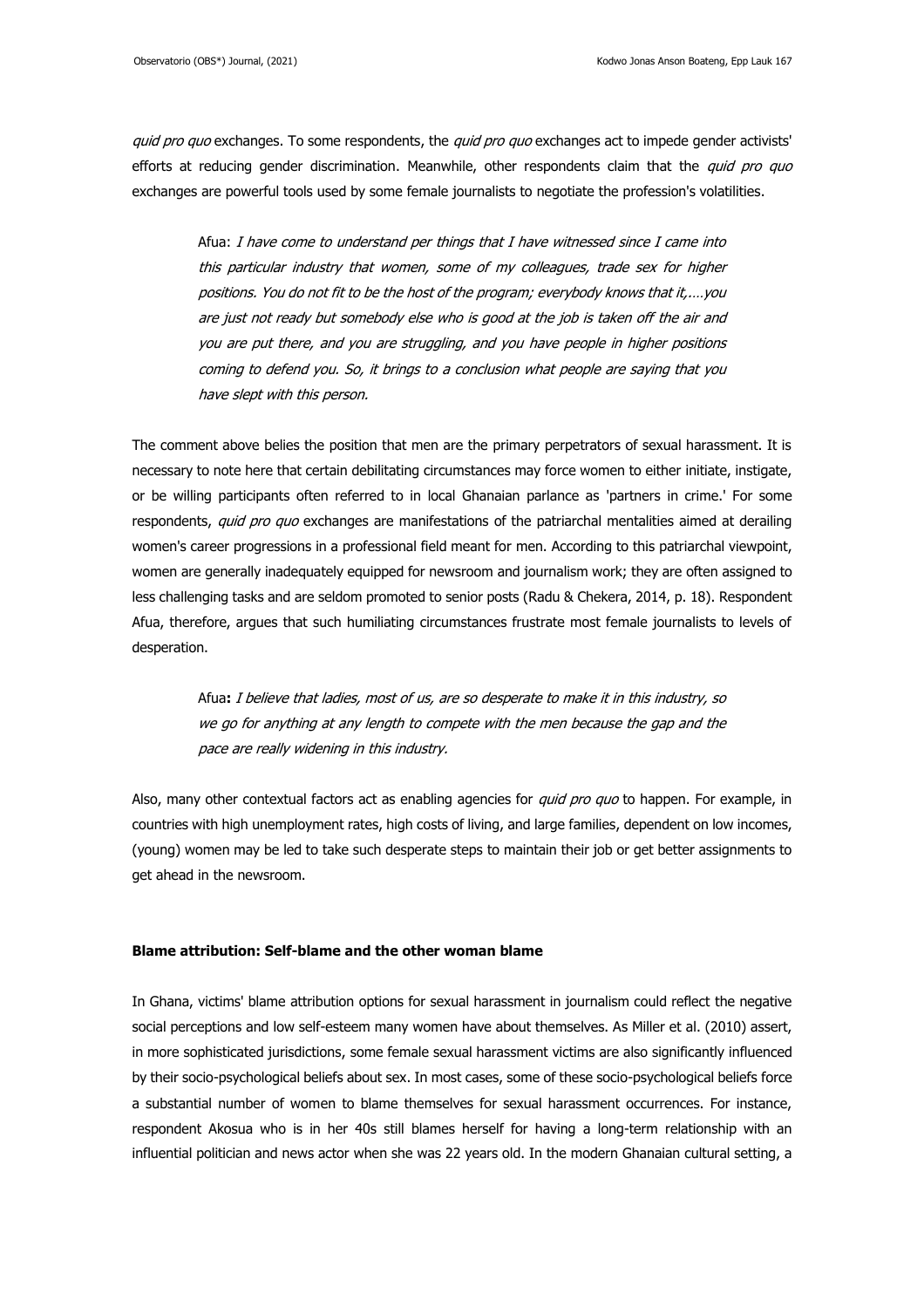22-year-old girl is considered too young, immature, and ill-prepared to engage in intimate relationships with older men, let alone have a baby.

Akosua**:** I had the baby, and at that time, I was 22 years old. I was not so matured, and so I had some challenges. In 2004, I wanted to quit journalism because as a female journalist, I had many friends, especially politicians. Most of the Ministers, mostly, those who were M.P.s in the region were my friends because since 1997, I have been covering them and I was most of the time associated with them. People thought I had an intimate relationship with them, and it got to me.

Akosua's self-blame attribution is also strongly related to her fears about social labelling; it also relates to deep-seated cultural beliefs and perceptions about unmarried female journalists, news sources and sex.

Akosua: At 40, I am single; it is because I am a female journalist. I am not ashamed to mention this because people think when you know too many big men; it means that there is something going on between you and those big men.

On the other dimension of blame attribution, most attribution scholars argue that a substantial number of women prefer to blame 'other women' for sexual harassment incidences. Walsh-Childers et al. (1996) find that older female journalists are more likely to resort to 'other women' blame than younger female reporters. Older female journalists are more likely to blame young inexperienced cub female journalists who often fall prey to the allures of fake promises from male colleagues, elderly news editors, and financial inducements from influential news sources. In most cases, older female journalists see young female journalists as morally imprudent and with a penchant to offer sex for getting better assignments or other privileges.

Yaa: I have always had problems with the victims, so I normally do not want to talk about it. If you can prove yourself, nobody will deny you that position and nobody will even request for a favour, let alone a sexual favour before giving you a job to do. So, I have a reservation about that, but I have heard a lot of stories. They will tell you "you have to use what you have – to get what you want." And it is very common.

Serwaah**:** It's not exciting to be a female journalist at all because you need to dress up nicely when you are going out for assignment and where will you get the money to dress? I think that is the reason some of our colleagues are following these big men.

As traditional sexist and socio-cultural ideological beliefs have a tenacious grip in people's minds, it is frequent to connect fancy clothing and make-up to seduce the opposite sex and blame women for immoral behaviour. Symptomatic is Angela Lansbury's (a star of Murder She Wrote) sentiment in an interview with Radio Times in November 2017: 'There are two sides to this coin. We must sometimes take blame, women. I do think that. Although it is awful to say we cannot make ourselves look as attractive as possible without being knocked down and raped.' This kind of sexist ideology deprives women of the right to present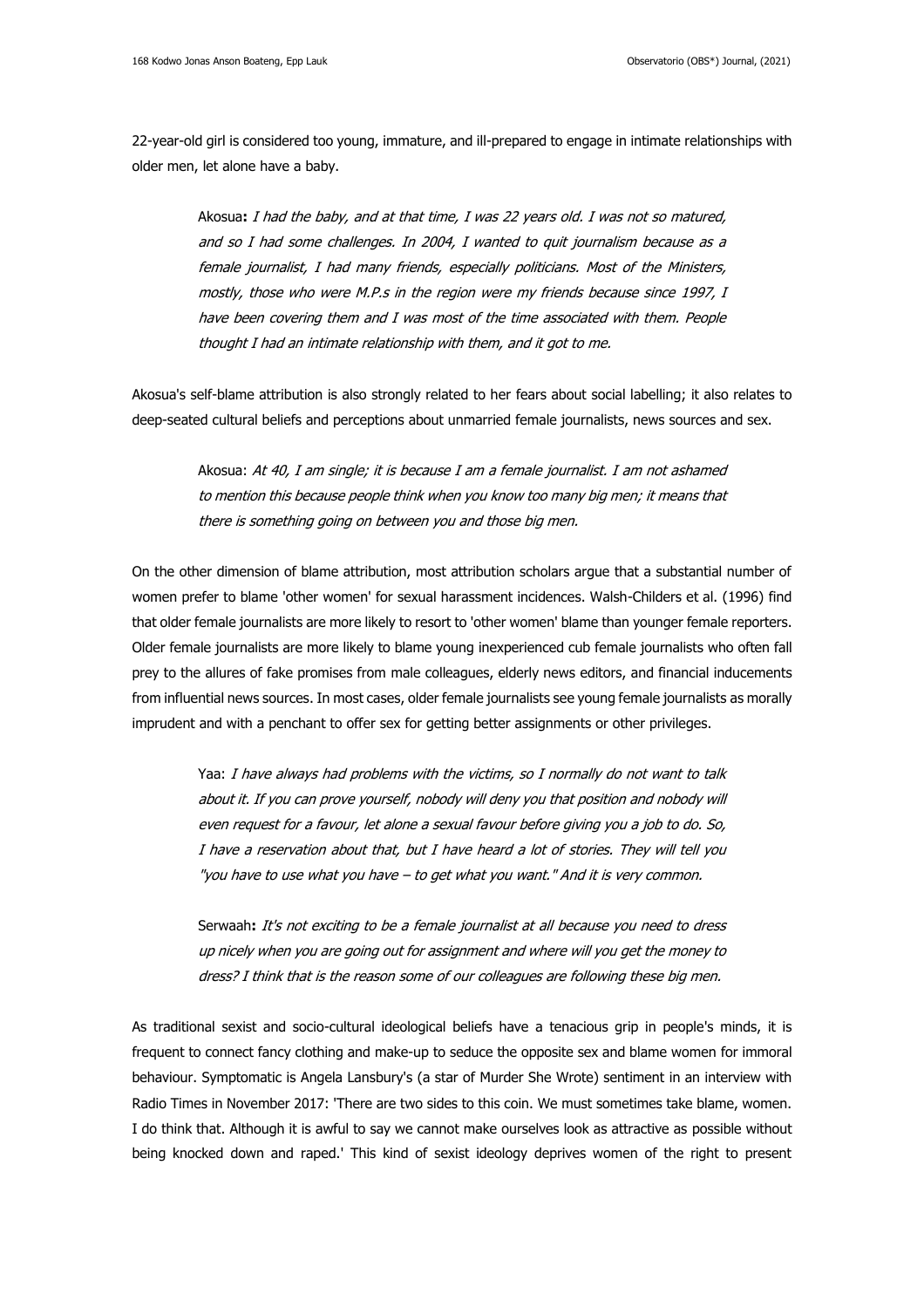themselves beautiful to feel confident and valued. 'Beauty is social currency, and women have every right to capitalize on that currency when, and how they please' (Fessler, 2017<sup>9</sup> ).

## **Discussion and conclusions**

Some of the roots of gender discrimination in journalism can be found in the historical development of journalism. Journalism emerged as a 'man's world,' and up to the late  $20<sup>th</sup>$  century, there were no countries where most journalists were female. This situation has been gradually changing, although gender parity in journalism remains a target to achieve. According to Worlds of Journalism Study (WJS) data, only in 20 out of 67 surveyed countries, the proportion of female journalists is 50 percent or more. Among African countries, South-Africa stands out with 62.1 per cent. The smallest percentage of women journalists worldwide are found in Japan – 17.9, South Korea – 23.7 and USA – 27.1 (WJS, 2012-2016). Overall, men dominate the profession, and masculine attitudes and tendencies further engender androcentric dispositions in newsrooms (North, 2016; Goldstein, 2017<sup>10</sup>; Steiner, 2017), especially in the countries where gender equality is not a societal norm (unlike, for example, in the Nordic countries). In deeply patriarchal societies, like Ghana, the journalism field reflects and reproduces gendered discriminatory ideologies and practices that are embedded in everyday life and culture. Androcentric, misogynic attitudes become naturalized and taken for granted in work cultures to the extent that both male and female journalists often ascribe proclivity of sexual harassment in the journalism profession as being 'natural' behaviour and 'open secrets' to be conveniently ignored (Hanson-Young, 2017<sup>11</sup>). Research indicates the pervasiveness of sexual harassment in journalism on the African continent. In Zimbabwe, over 900 female interns reported having experienced forms of sexual-related harassment (Zhou, 2015; Akwei, 2017<sup>12</sup>). In Tanzania, most female journalists report experiencing sexually related harassment, mostly from senior editors, news managers, and other male peers in newsrooms (Media Council of Tanzania, 2019, p. 15<sup>13</sup>). In African journalism, despite high rates of the proclivity of sexual harassments, the Committee to Protect Journalists (CPJ) reports that most female journalists fail to report incidences of sexual harassments due, in part, to anxieties related to social labelling and negative job-related consequences (Wolfe, 2011).

In Ghanaian journalism, the gendered newsroom culture is primarily based on the contorted power dynamics typical of patriarchal ideology, which enables blaming victims for cases of sexual harassment and abuse. Thus, those in the higher levels of the hierarchy often dare to be insolent without fearing that they may be held accountable. Furthermore, the victims tend to accept sexual harassment as an inevitable appendage

<sup>9</sup> Fessler, L. (2017). Everything wrong with Angela Lansbury's claim that women are to blame for sexual assault. *Quartz*. Retrieved from [https://qz.com/quartzy/1140056/angela-lansbury-comments-dont-blame-beauty-for-sexual-harassment](about:blank)[and-assault/](about:blank)

<sup>&</sup>lt;sup>10</sup> Goldstein, K. (2017). The news industry has a sexual harassment problem: #NowWhat? Retrieved from [http://niemanreports.org/articles/the-news-industry-has-a-sexual-harassment-problem/](about:blank)

<sup>&</sup>lt;sup>11</sup> Hanson-Young, S. (2017). Sexual harassment opinion: The 'open secret' of sexual harassment in the media is staggering. There's plenty yet to come, *The Guardian*. Retrieved from [https://www.theguardian.com/world/commentisfree/2017/dec/04/the-open-secret-of-sexual-harassment-in-the-media](about:blank)[is-staggering-theres-plenty-yet-to-come](about:blank)

<sup>&</sup>lt;sup>12</sup> Akwei, I. (2017). Zimbabwe: Female journalists, interns face high level of sexual harassment. Retrieved from [http://www.africanews.com/2017/03/13/zimbabwe-female-journalists-interns-face-high-level-of-sexual-harassment//](about:blank) <sup>13</sup> Media Council of Tanzania (2019). *Challenging the Glass Ceiling. Study of women in the newsrooms in Tanzania.* Retrieved from [https://vikes.fi/wp-content/uploads/2020/03/Women-in-the-Media-in-Tanzania.pdf](about:blank)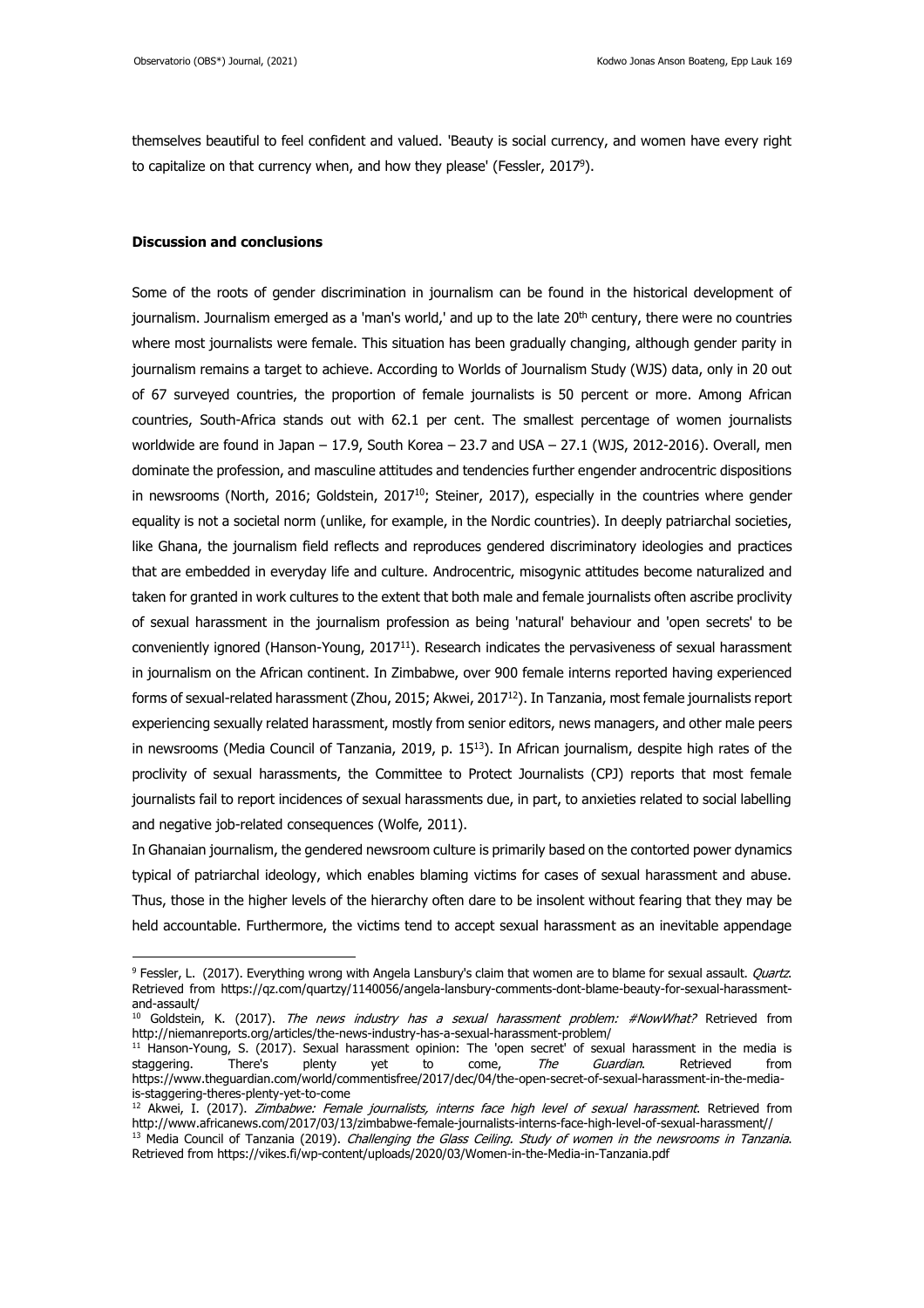of their professional experience, thus normalizing these skewed power relations. However, as researchers claim, the 'tolerance of sexual harassment and sexual harassment proclivities are correlated with sexist ideology, hostility towards women, acceptance of interpersonal violence, adversarial sexual belief…' (De Judicibus & McCabe, 2001, p. 404). To break this vicious circle needs a radical change of society's mentality and people's beliefs and attitudes concerning women's status in society. Although having taken some legal measures for uprooting gender discrimination, Ghanaian society and media still have a long way to achieve gender equality. It takes a long time to change a culture, including the newsroom culture. An essential factor that would accelerate this change and make newsroom sexual harassment less common is undoubted: appoint more women to managerial positions in newsrooms.

The experiences recounted in this article support previous findings concerning gendered power dynamics in journalism practice (e.g., Chambers et al., 2004; Radu & Chekera, 2014; Ruoho & Torkkola, 2018). The findings reinforce assertions that sexual harassment practices prevalent in newsrooms across Africa, embody complex socio-economic dynamics occurring in extremely gendered journalism spaces. The study adds an economic dimension to the widely held notion that sexual harassment proclivities are reflections and derivatives of broader socio-cultural patriarchal attitudes. Unlike some countries in the Northern hemisphere with elaborate social security and employment benefits, most African countries lack social security networks that provide benefits for the unemployed or low-wage earners. Women working in journalism with low salaries must resort to other means to supplement and regulate their income. Therefore, this study maintains that such economic challenges provide some rationale and justification for the persistence of sexual harassment in Ghana and other African countries.

Another significant observation relates to the taken-for-granted attitudes concerning sexual harassment practices in journalism in Ghana. Underscoring this posture are the implicit frustrations embedded in the responses outlined above. While most Ghanaian female journalists seem to see sexual harassment as 'normal', their stance can instead be interpreted as adaptation/survival strategies needed to thrive in sexist/gendered and highly insecure journalism practice. The narratives strengthen socio-professional notions that women's successful survival in journalism could be dependent on adoption and demonstrations of equal amounts of masculine attitudes, aggressiveness, and behaviours as displayed by their male counterparts (cf. McDonald, 2012; North, 2016).

The experiences relating to on-assignment sexual harassment emphasize the misuse of male hegemonic power in the media industry as a means to harass female journalists. Two significant conclusions are drawn here. First, they affirm the often-overlooked fact that female journalists encounter high rates of onassignment sexual harassment. Secondly, the narrated experiences support Lachover's (2005, p. 308) observation that 'sexuality appears to be a key aspect of any relationship that a female journalist establishes with her male sources of news.' As most respondents point out, male news sources conveniently or blatantly misuse political and economic positions to pressure women for sex. Female journalists also engage in using sex to gain rewards in quid pro quo situations.

The lack of a robust analytical framework creates limitations for extensive empirical examination of blame attribution options in incidences of sexual harassment and sexual harassment studies in journalism in Africa. Though De Judicibus and McCabe (2001) contend that women tend to blame other women for sexual harassment incidences, this contention is difficult to verify from the Ghanaian experiences narrated here. However, it is evident from the narratives that older female respondents believe younger female journalists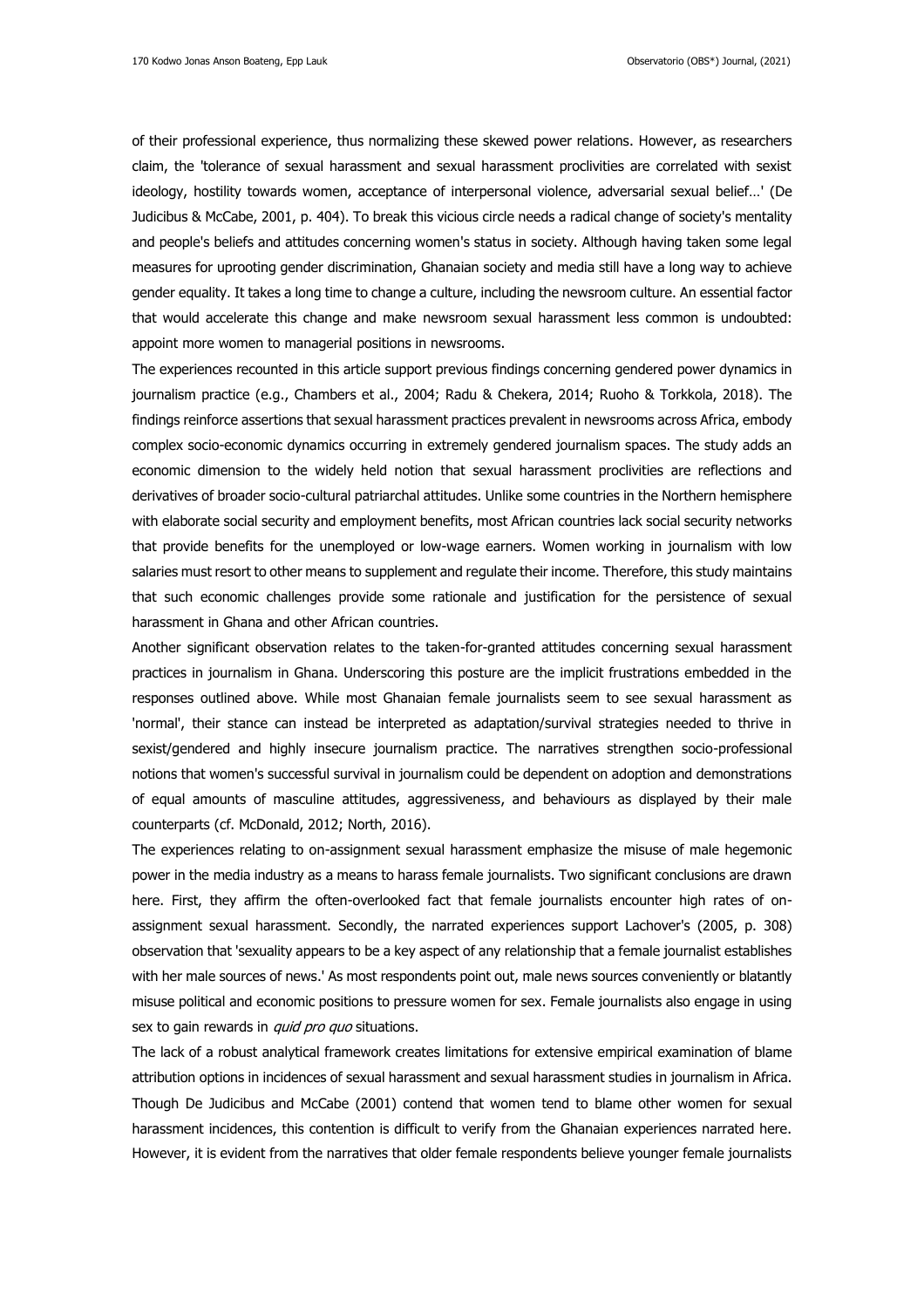instigate or willingly participate in sexual harassment relationships for financial and job-related motives. It is pertinent to point out that these high levels of 'other women' blame attributions may breed mistrust and create relationship tensions between older female journalists and their younger colleagues. This study has revealed the extent to which news-source/journalist relationships and blame attribution are significant aspects of sexual harassment practice and debate in gender-journalism studies. These two areas need further empirical attention from African feminist-media studies.

To conclude the article positively, we would like to quote Marcy McGinnis, former CBS News executive and a journalist for more than 40 years, who has an idea how to stop harassment in newsrooms: 'My advice to men: Just behave like your wife, daughter or sister was in the room' (Tompkins,  $2017^{14}$ ).

## **References**

- Acker, J. (2006). Inequality regimes: gender, class, and race in organizations. *Gender and Society*, 20(4), 441-64.
- African Media Barometer (2017). African Media Barometer: Ghana 2017. Windhoek, Namibia: Friederich-Ebert-Stiftung & Media Institute of Southern Africa (MISA). Retrieved from [http://library.fes.de/pdf](about:blank)[files/bueros/africa-media/14078.pdf](about:blank)
- Andsager, J., Bailey, J. L., & Nagy, J. (1997). Sexual advances as manifestations of power in graduate programs. Journalism & Mass Communication Educator, 52(2), 33-42.
- Andsager, J. L. (2011). Sexual harassment in communication in graduate schools. In P. J. Creedon, C. E. Oukrop, & R. R. Rush (Eds.), Seeking Equity for Women in Journalism and Mass Communication Education: a 30-year update (pp.349-364). London: Routledge.
- Berkowitz, D. A. (2009). Reporters and their sources. In K. Wahl-Jorgensen & T. Hanitzsch (Eds.), The Handbook of Journalism Studies (pp. 102-165). New York, NY: Routledge.
- Boateng, K. J. A. (2017). Reversal of Gender Disparity in Journalism Education. Study of Ghana Institute of Journalism. Observatorio (OBS\*), 11(2), 118-35.
- Cagé, J. (2014). The Economy of the African Media. In C. Monga & J. Y. Lin (Eds.), Oxford Handbook on Africa and Economics, Vol.2: Policies and Practices. Oxford: Oxford University Press.
- Chambers, D., Steiner, L. & Fleming, C. (2004). Women and Journalism. London, UK: Routledge.
- Colarelli, S. M. & Haaland, S. (2002). Perceptions of sexual harassment: An evolution perspective. Psychology, Evolution and Gender, 4(3), 243-64.
- Crouch, M. A. (2001). Thinking about Sexual Harassment: A Guide for the perplexed. Oxford: Oxford University Press.
- Daniel, J. (2012). Sampling essentials: Practical guidelines for making sampling choices. London: Sage Publications Ltd.
- De Judicibus, M. & McCabe, M. P. (2001). Blaming the target of sexual harassment: Impact of gender role, sexist attitudes and work role. Sex Roles, 44 (7/8), 401-17.

<sup>&</sup>lt;sup>14</sup> Tompkins, A. (2017) 'Why Newsrooms are so ripe for sexual harassment', *Poynter.org*, 4 December. Retrieved from [https://www.poynter.org/news/why-newsrooms-are-so-ripe-sexual-harassment](about:blank)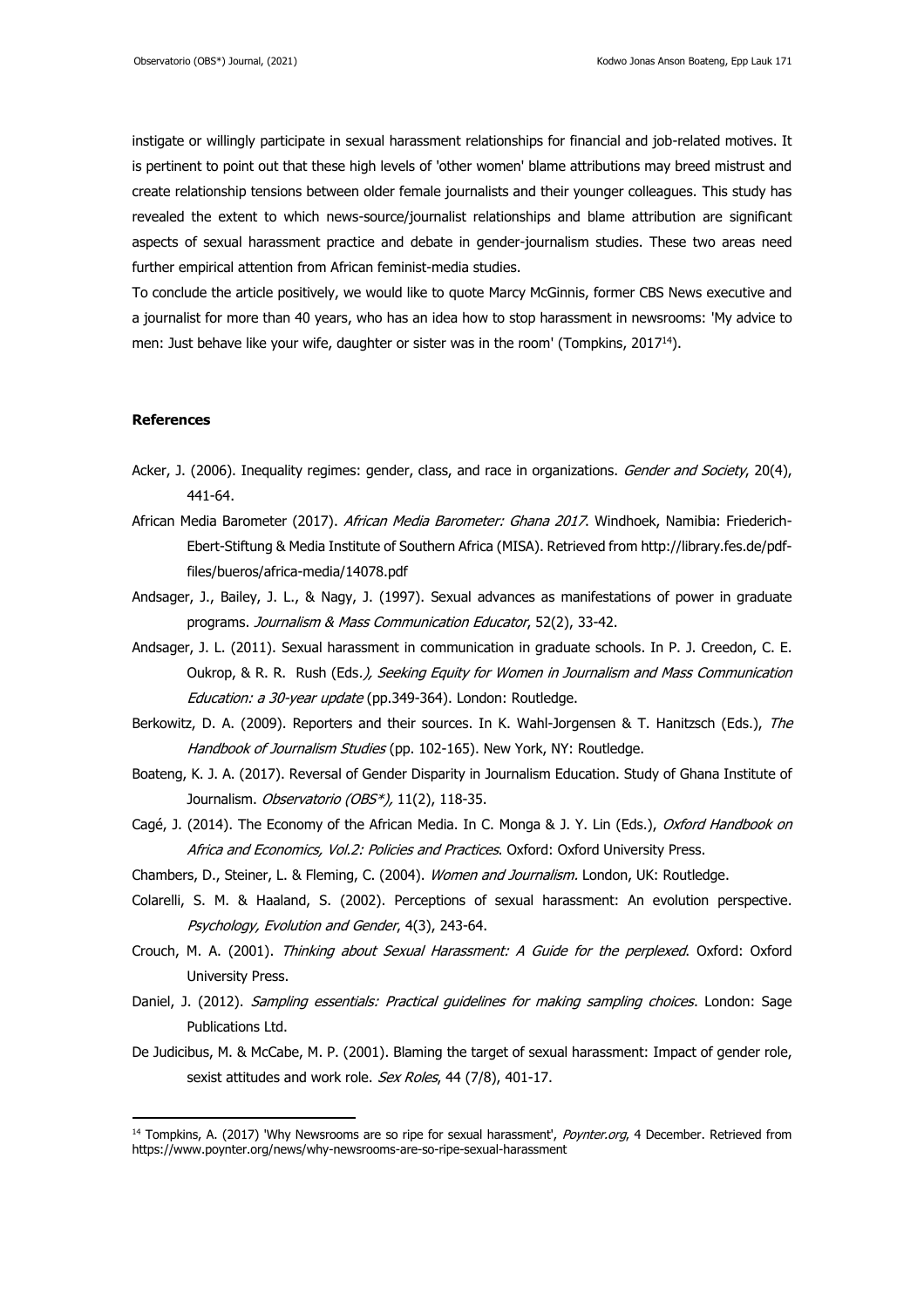- Djerf-Pierre, M. (2011). The difference engine: Gender equality, journalism, and the good society. Feminist Media Studies, 11(1), 10<sup>th</sup>-anniversary issue (pp. 43-51).
- Dougherty, T. W., Turban, D.B., Olson, D. E., Dwyer, P.D. & Lapreze, M. W. (1996). Factors affecting perceptions of workplace sexual harassment. Journal of Organizational Behavior 5 (5), 489-501. Retrieved from [https://www.jstor.org/stable/2488557](about:blank)
- Fawole, O. I. and Asekum-Olarimoye, E. (2005). Journalists and gender-based violence in Ibadan, Nigeria. The Journal of the Royal Society for the Promotion of Health, 125(6), 272-80.
- Gadzekpo, A. (2009). Missing links: African media studies and feminist concerns. Journal of African Media Studies, 1(1), 69-80.
- Herrera del Carmen, M., A. Herrera, and F. Exposito (2017). To confront versus not to confront: Women's perception of sexual harassment. The European Journal of Psychology Applied to Legal Context, pp.1889-1861. [http://www.sciencedirect.com/science/article/pii/S1889186116300609](about:blank)
- Kenig, S. and Ryan, J. (1986). Sex Differences in levels of tolerance and attribution of blame for sexual harassment on a University Campus, Sex Role, 15(9/10), 539-49.
- Lachover, E. (2005). The gendered and sexualized relationship between Israeli women journalists and their news sources, Journalism, 6(3), 291-311.
- MacKinnon, C. A. (1979). Sexual Harassment of Working Women: A case of sex discrimination. Vol. 19. Yale: Yale University Press.
- McDonald, P. (2012). Workplace sexual harassment 30 years on: a review of the literature, International Journal of Management Review 14 (1), 1-17.
- McDonald, P. and Charlesworth, S. (2013). Framing sexual harassment through media representations, Women's Studies International Forum 37, 95-103. [https://www.researchgate.net/publication/275141323\\_Framing\\_sexual\\_harassment\\_through\\_me](about:blank) [dia\\_representation](about:blank)
- Melin-Higgins, M. (2004). Coping with Journalism: Gendered newsroom culture. In M. de Bruin & K. Ross (Eds.), Gender and Newsroom Cultures: Identities at work (pp. 195-220). Cresskill, NJ: Hampton Press Inc.
- Melki, J. P. and Mallat, S. (2016). Block her entry, keep her down and push her out, Journalism Studies 17(1), 57-79.
- Miller, A. K., Handley, I. M., Markman, K. D. & Miller, J. M. (2010). Deconstructing self-blame following sexual assault: the critical roles of cognitive content and process, Violence against Women, 16(10), 1120-37.
- North, L. (2007). Just a little a bit of cheeky ribaldry? Newsroom discourses of sexually harassing behaviour. Feminist Media Studies, 7(1), 81-96.
- North, L. (2016). Damaging and daunting: female journalists' experiences in the newsroom, Feminist Media Studies, 16 (3), 495-510.
- Nyarko, J. and Akpojivi, U. (2017). Intimidation, assault, and violence against media practitioners in Ghana: considering provocation, SAGE Open, 7 (1).
- Opoku-Mensah, A. (2004). Hanging in there: women, gender, and newsroom cultures in Africa. In M. de Bruin & K. Ross (Eds), Gender and Newsroom Cultures: Identities at Work (pp. 107-120). Cresskill, NJ: Hampton Press.